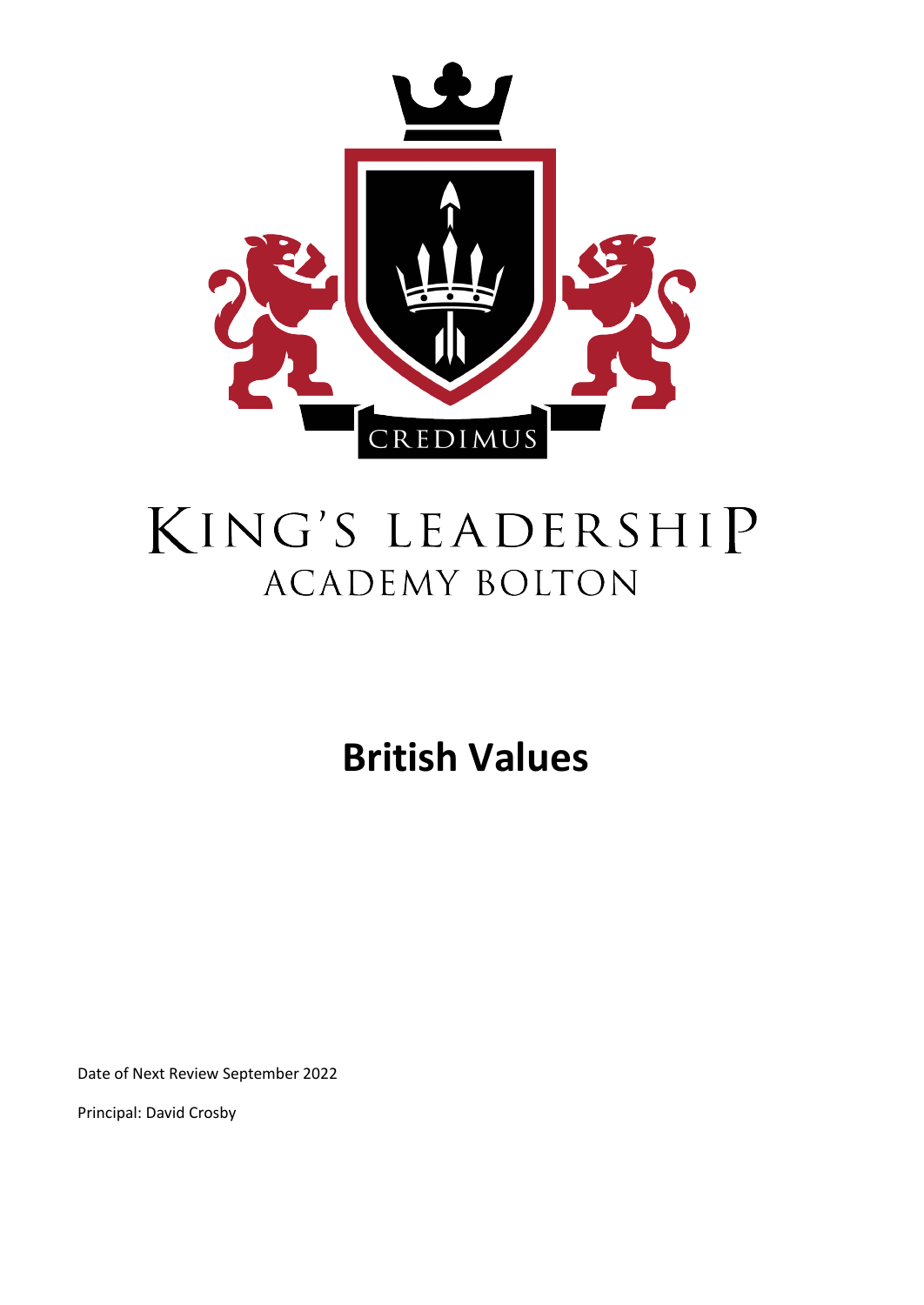#### **Legal Framework**

This policy will have consideration for the following guidance:

- Ofsted, School Inspection Handbook, 2019
- DfE, Improving the Spiritual, Moral, Social and Cultural (SMSC) development of pupils, 2013

This policy is also carried out in conjunction with our other following policies:

- Safeguarding Policy
- Behaviour Policy

#### **Roles and Responsibilities**

At King's Leadership Academy we recognise not only the importance of helping pupils to develop academically but also spiritually, morally, socially and culturally. Our aim is that they are fully prepared for life in British society, to take their role as good citizens and able to make the best possible contribution for the common good. Within a framework of character and Leadership, we teach the importance of British Values by going much deeper into the meaning of what it is to live a good life. This provides the context and meaning for understanding why British values are important.

In line with the DFE guidance, King's Leadership Academy understands the importance of the knowledge expected of pupils as a result of promoting fundamental British values. King's is committed to embedding and promoting British Values through its broad, balanced, inclusive and unprejudiced curriculum. Lessons delivered to our pupils are inclusive of, and sensitive to, the British Values as set out in the Prevent Strategy.

The five key British Values are:

- Democracy
- The rule of law
- Individual liberty
- Mutual respect
- Tolerance of those of different faiths and beliefs

Our pupils on a daily basis are expected to treat each other with respect, in line with the school's vision, ethos and Behaviour policy. King's uses strategies within its curriculum and beyond to secure these outcomes. Some of the ways that we seek to instil these values are given below:

#### **Democracy**

Within King's, pupils have numerous opportunities to have their voices heard. The school has an effective school Parliament, where every student attends a Ministry and whose Cabinet members are based on pupil votes. Pupil views are collected through questionnaires, alongside the regular Ministry meetings. Senior pupils apply for their positions and have a formal interview before their appointment. The ASPIRE and Leadership programmes, through Character lessons, are taught to the pupils to teach them about the true meaning of democracy and how it is represented in society.

Examples of 'Democracy' within the school community are:

- King's Parliament
- Involving pupils in decision making
- Taking part in debates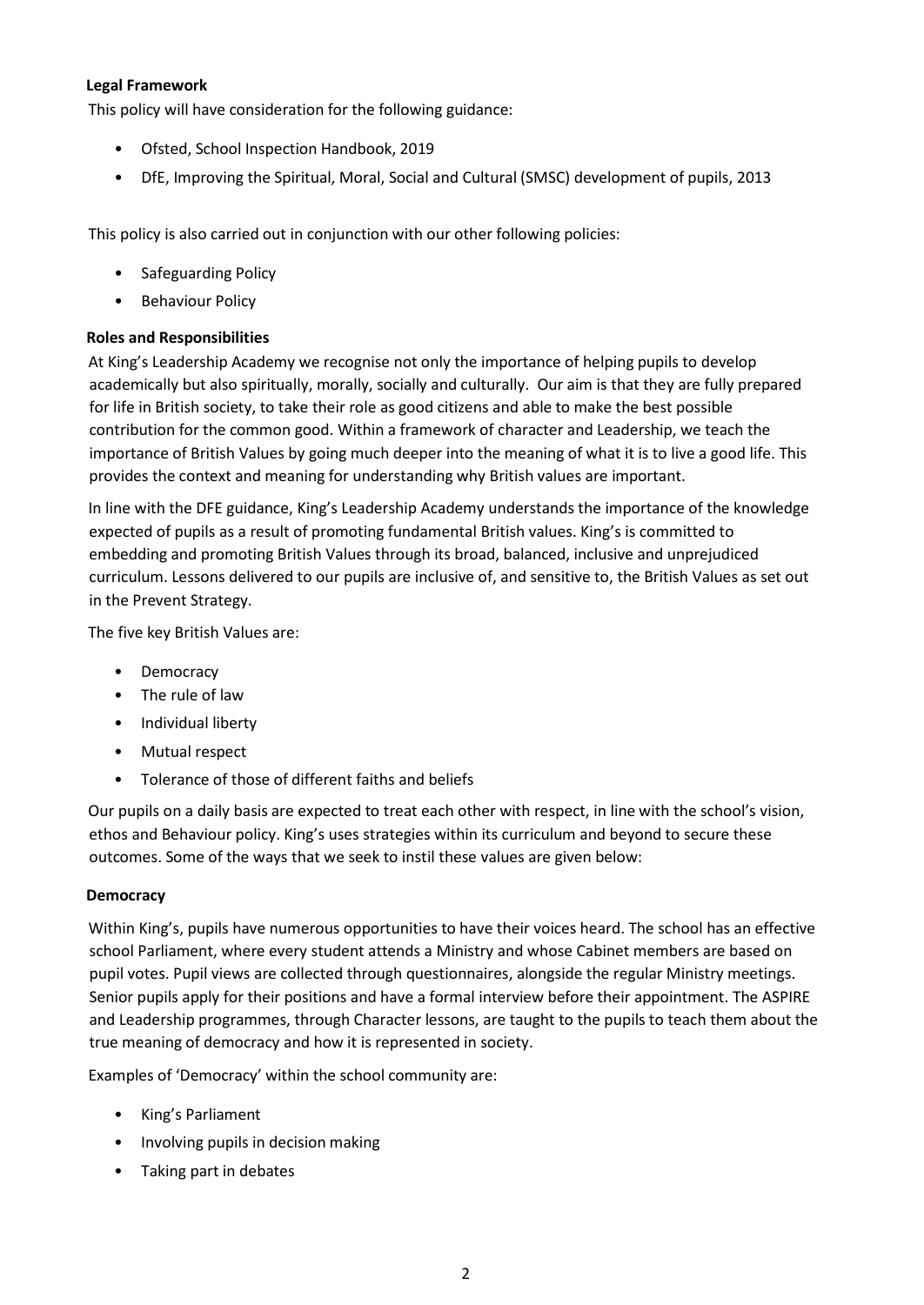- Highlighting the development of democratic ideas in History lessons
- Ensuring all pupils are listened to by adults
- Inviting speakers to the school
- Holding mock elections including Youth Parliament.

#### **The Rule of Law**

Throughout the school day the importance of Laws, whether they be those that govern the class, the school, the local community or the country, are consistently reinforced through the school's Assembly programme as well as when dealing with issues of behaviour and conduct when pupils are expected to accept responsibility for their actions.

Through King's ASPIRE, Leadership and pastoral Super Learning Day programmes, pupils are taught the value and reasons behind laws and the consequences if these are broken. The Super Learning Day programme helps reinforce this message with visits to and from the wider community and various uniformed services.

Examples of 'The rule of law' within the school community are:

- Having a clear behaviour policy that is explained to all
- Organising visits from outside speakers, including the police service to reinforce the message of right and wrong

#### **Individual Liberty**

At King's Leadership Academy, we value and strive to consistently create a safe, supportive and positive culture where pupils are actively encouraged to make choices based on their interests. In lessons, pupils are encouraged to opt for the challenging tasks and develop a positive Growth Mindset (Can Do) to become resilient, determined and persistent learners. The school offers a range of extra-curricular opportunities and House competitions for pupils to opt into. Within the ASPIRE programme, pupils learn about their rights and personal freedoms and are encouraged and advised on how to exercise these freedoms safely.

Examples of 'Individual liberty' within the school community are:

- Encouraging pupils to be independent in their learning
- Providing pupils with opportunities for reflection as they take responsibility in researching and discerning their future vocation
- Having a mission statement that is inclusive of all pupils
- Reinforcing the value of everyone's opinions in class debates
- Having educational links with other schools
- Remembrance Activities
- Supporting charitable works

#### **Mutual Respect**

Mutual respect is at the heart of our values. All members of our school community treat each other with respect. Our motto 'Excellence for All' is at the core of our work and this can be seen in the professional relationships formed between our pupils, our staff, parents, carers, guardians, local businesses and other education and training providers. Throughout the year, pupils support local